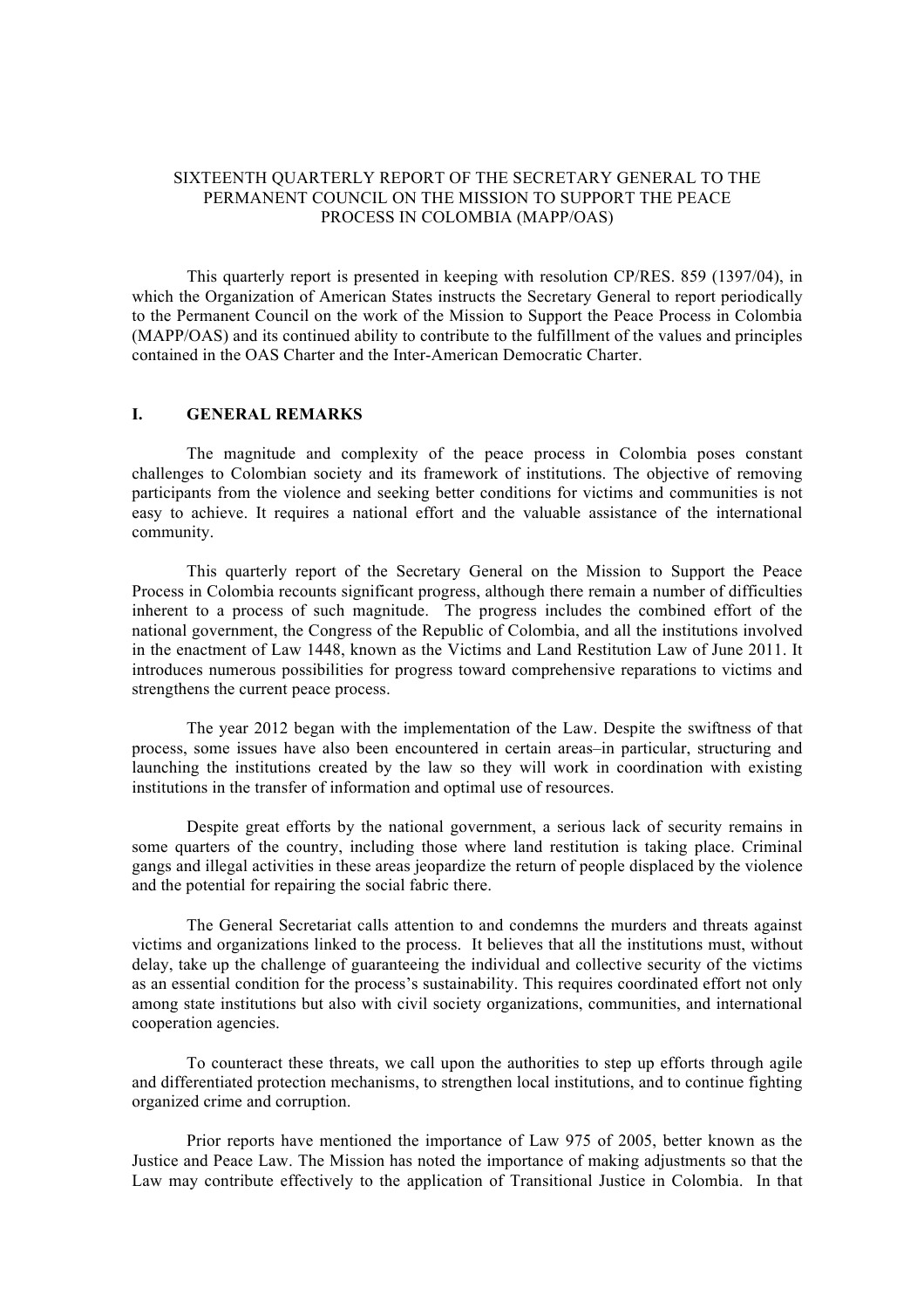connection, it presented to the national government a diagnostic study on the process, including recommendations. That is why we emphasize pursuing the draft amendment to Law 975/05 presented by the Attorney General's Office and the complementary parliamentary proceeding that aims to expedite the judicial proceedings and fill a number of gaps.

In the context of reintegration, we recognize the work of the Colombian Agency for Reintegration (ACR). We emphasize that 90% of demobilized combatants have availed themselves of the benefits of Law 1424 of 2010. Nevertheless, it is vital to properly disseminate the new measures taken by the national government in the reintegration program, since the changes to certain aspects of the program are beginning to generate uncertainty among the demobilized population.

Finally, building scenarios and conditions for reconciliation is another of the great challenges in this phase of the process. We note the lack of public policy in that sense, reflected in too little institutional follow-up on the communities, which have been moving forward and implementing initiatives based on their own experience. Strengthening the reconciliation processes among various sectors of society is essential to guaranteeing lasting peace among Colombians.

## **II. TRANSITIONAL JUSTICE**

As noted in earlier reports, Law 975/05 calls for resolving certain problems encountered in its implementation. Thanks to its monitoring efforts, the Mission identified successes and difficulties in the application of the Law. On that basis it proposed to the national government possible changes and reforms to adjust the procedure and make its objective achievable.

On the basis of these exchanges, and with support from various state institutions, civil society organizations, academic sectors, and think tanks, the MAPP/OAS prepared, and presented in October 2011, a "Diagnostic of the Justice and Peace Law under the framework of Transitional Justice in Colombia". This three-part document was coordinated by Mr. Baltasar Garzón. The first part discusses the phases of the special criminal proceedings under the Justice and Peace Law. The second explains specific difficulties in implementing Transitional Justice in Colombia. The third offers recommendations.

The draft amendment to the Justice and Peace Law, proposed by the Attorney General's Office, is now under consideration by the Congress of the Republic. It deals with important points such as the need to prioritize cases, the inclusion of investigation guidelines, and the combination of procedural phases to render the process more expeditious for the benefit of the victims.

The Mission has said on prior occasions that one of the most critical aspects of the Justice and Peace process is the lack of verdicts five years after the enactment of Law 975/05, which has affected the credibility of the process and the responsible institutions. So the Mission recognizes the efforts of the tribunals and welcomes the issuance of three highly important decisions: (1) the conviction of José Rubén Peña Tobón, Wilmer Morelo Castro, and José Manuel Hernández Calderas, former combatants of the Victors of Arauca bloc–the first ruling on redress for sexual crimes, employing a gender perspective; (2) the individualized sentence and decision on comprehensive redress concerning former members of the North bloc of the AUC, Edgar Ignacio Fierro Flores, alias "Don Antonio," and Andrés Mauricio Torres León, alias "Jesucristo"; and (3) the conviction of Freddy Rendón Herrera, "El Alemán," to 53 years in prison and an alternate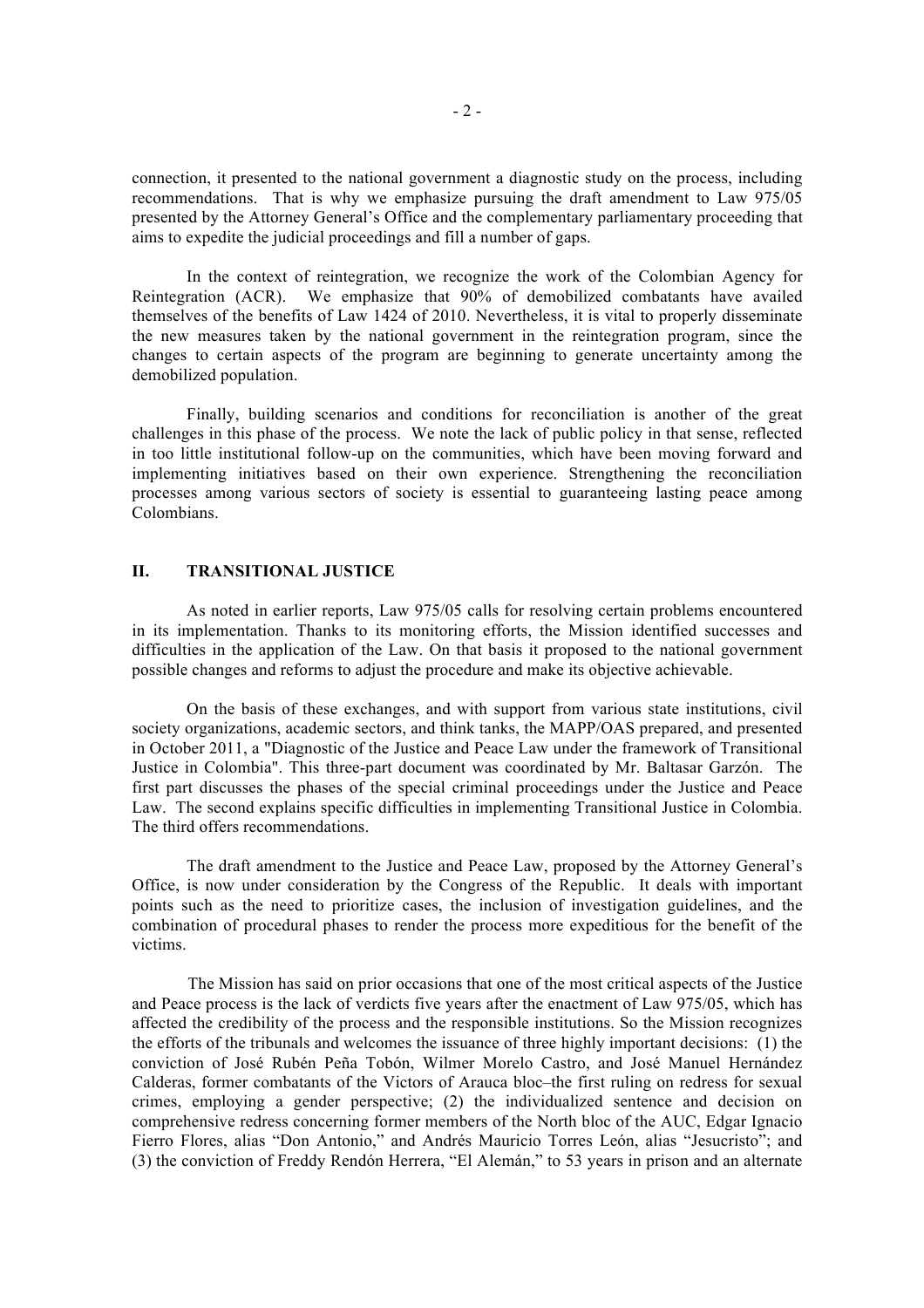sentence of eight years in prison for recruiting 309 minors into the Elmer Cárdenas bloc (BEC), aggravated conspiracy to commit a crime, and murder of a protected person.

Lastly, we note the ruling of second instance on events that took place in Mampuján, San Cayetano, and Isla Múcura in the Department of Bolívar, issued by the Criminal Appeals Division of the Supreme Court of Justice, in April 2011. In this ruling, the Court ratified the granting of an alternate sentence of eight years in prison to Edward Cobos Téllez, alias "Diego Vecino," and Uber Bánquez, alias "Juancho Dique." We welcome the reasoning and jurisprudence of the Court on collective damage, which also clarifies matters of victims' rights and punishability.<sup>1/</sup> On January 18, in Mampuján, the second follow-up hearing was held, the aim being to verify compliance by the appropriate authorities with the reparations measures ordered in the ruling. The hearing was attended by 600 persons, including representatives of the victims and members of the community. This was the first tribunal session held at the place of the crimes constituting in itself a measure of redress by recognizing the dignity of the victims and sending a message of respect and commitment from the magistrates to the communities affected by the violence.

Three years after the extradition of 14 former self-defense force commanders *postulados* (i.e., availing themselves of the benefits) under the Justice and Peace Law, there is evidence of various negative effects on victims' rights to the truth, justice, and comprehensive redress. The first is diminished victim participation in the voluntary depositions, caused in many cases by the absence of former commanders<sup>2</sup> and in other cases by insufficient dissemination and the victims' fear of participating. The second is a lack of guarantees of legal security for them and of individual security for their families and attorneys.

The present situation of incarcerated *postulados* needs attention. While we value the efforts by the National Institute of Penitentiaries and Jails (INPEC) to coordinate the Justice and Peace process and deal with the magnitude of demands its poses, there continue to be delays in the reduction of sentences of *postulados*, as well as overcrowding and threats.

Over two years since the murder of Diego José Martínez Goyeneche at the Picota Jail, no person has yet been brought to justice for it. Similarly, investigations should move forward on the deaths of Uberney Ocampo, on May 11, 2011, and Jhon Freddy González Isaza, on June 8, 2011. The latter had been transferred to the Barranquilla Jail for security reasons. The Mission also urges investigation of the alleged escape attempt by the *postulado* Ordanys de Jesús Ramos, who was brought down by a guard at the penitentiary of Barranquilla, in July 2011. INPEC guards and staff are also at risk; in 2011, three guards assigned to Justice and Peace cellblocks were murdered outside the prison facilities.

There is overcrowding at seven of the eight Justice and Peace "patios" at the Chiquinquirá detention center, in patios 5 and 6 at Itagüí, and at the Central Patio of the Barranquilla Jail. We suggest conducting de-crowding workshops, such as those carried out in Itagüí by the Attorney General's Office and INPEC and observed by the MAPP/OAS.

<sup>1.</sup> The Court ruled on when service of a sentence should begin to be counted under Justice and Peace, determining that it begins at the moment the *postulados* are deprived of liberty and placed in INPEC custody. This decision should expedite the processes, since in 2013 a large part of the former self-defense group commanders will have served eight years in prison.

<sup>2.</sup> Before his extradition, according to the Prosecutor's office, the *postulado* Benguoechea Mola had announced the delivery of information on several mass graves; to date, these have not been found.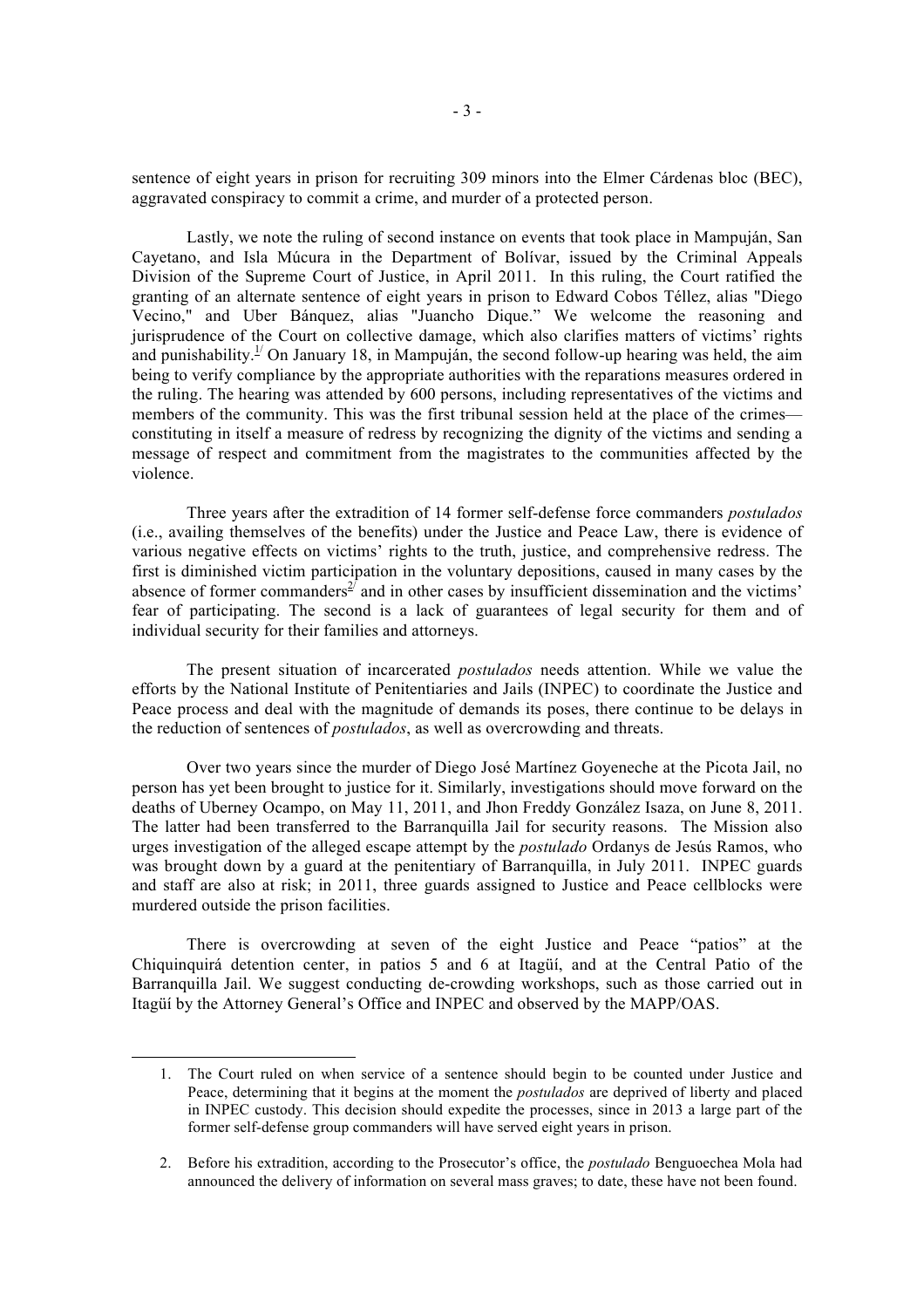On the other hand, given the small number of crimes of sexual violence reported and confessed under the Justice and Peace process, the institutions need to continue incorporating the differentiated gender perspective. We value the special emphasis the Prosecutor General has placed on this matter by appointing, within the Justice and Peace Unit, a specific prosecutor for crimes related to gender violence in the context of armed conflict.

# **III. VICTIMS AND LAND RESTITUTION LAW**

An important milestone in the period covered by this report was the enactment of Law 1448/11, known as the Victims and Land Restitution Law, which affords numerous possibilities for progress toward comprehensive redress to victims and for thereby strengthening the present peace. Positive aspects include: (1) the grouping, in a single legal text, of measures for victim assistance, care, and redress; (2) the establishment of an institutional framework to strengthen state and regional capacity for effective care; (3) the incorporation of land restitution mechanisms; (4) the introduction of important criteria regarding assistance to victims in judicial proceedings, such as judicial assistance, advisory services, and support.

An important challenge is structuring and setting in motion the institutions created by Law 1448 of 2011, such as the National System for Care of and Comprehensive Reparations to Victims, the Special Administrative Unit for Care of and Comprehensive Reparations to Victims, and the Special Administrative Unit for the Handling of Seized Lands (UAEGTD). Success in this effort will require a guarantee of coordinated joint efforts by these institutions and those already standing, especially in terms of knowhow and information transfer, in order to maximize resource use and seek ways to bring about a coherent, harmonious framework of institutions.

Under Article 159 of the Law, it is necessary to strengthen interagency coordination for active participation not only by bodies at the national and regional levels but also by victims. It is essential that there be complementarity and coordination of the functions arising from the mechanisms of Laws 1424 of 2010 and 1448 of 2011, on the recovery and preservation of historical memory.

Victims are also confused as to the limits of competencies under Law 975 of 2005 and Law 1448/11, on aspects such as indemnification by administrative means, *subsidiary sentences* (condenas en subsidiaridad), and humanitarian aid and assistance. The Mission also found that the fund for administration of seized lands, created by Law 1448/11, has been mingled with the fund for reparations to the victims of the violence under Law 975/05. Rural immovable property entered into that fund could be transferred to the lands fund, as long as this does not affect the reparations process. The Government should define in which cases rural real property entered into the victim reparations fund could be transferred to the fund for UAEGTD, without affecting specific reparations allocations under Law 975 of 2005.

It is urgent to define clearly the criteria for determining which cases will continue to be heard under the Justice and Peace Law and which will be heard under the land restitution process. The MAPP/OAS believes the more advanced cases should remain under Justice and Peace, in the interest of efficiency and preserving what has already been accomplished.

Understanding the complexity of the institutional structure needed for comprehensive redress to victims, the state has created means and strategies for coordination among the various ministries, programs, units, and departments with competence to care for, protect, and restore the rights of victims. Of utmost importance to the land restitution process is maintaining security in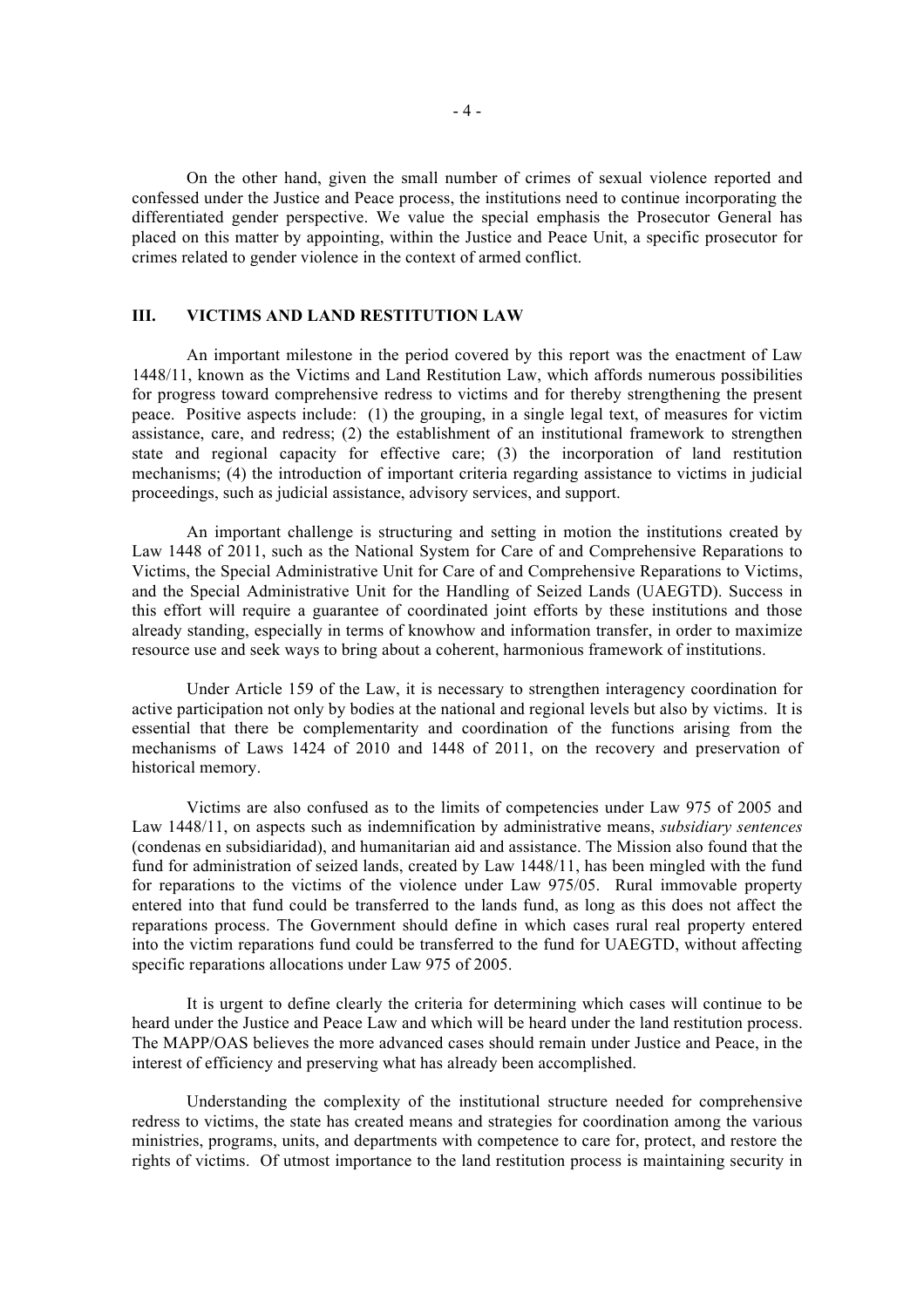territories where restitutions are to take place, both for the communities located in these regions and for the claimant victims. The persistence of illegal activity in some of these areas alerts us to the need to evaluate and deal with risks that will arise in this process. The risks mostly involve the presence of armed groups and illegal activities that generate violence.

The greatest challenge of the land restitution process is effectively protecting the families involved so they may return to the properties conveyed to them without risking their lives. In 2011, various leaders linked to the restitution process were murdered, raising an alarm concerning the upcoming restitutions. The Mission is worried that murders and threats, together with the lack of security guarantees, have caused leaders and persons connected with land restitution to keep a low profile and, sometimes, to stay away from the reporting and monitoring mechanisms, significantly harming the process.<sup> $3/$ </sup> The Inter-American Commission on Human Rights (IACHR) granted precautionary measures in 2010 to eight members of a single family who were in immediate danger because of their defense of the rights of displaced persons of the "La Alemania" estate, San Onofre property, Department of Sucre.<sup>4/</sup>

The General Secretariat considers it appropriate to establish means of collective prevention and protection to complement the individual measures. To that end, the MAPP/OAS has been working intensively with the human rights platforms, boards, and organizations in Colombia, discussing proposals for effective protection that would guarantee the sustainability of the process. It also attaches high importance to guaranteeing the economic sustainability of the returns so that they will last. This poses a great economic challenge to the Colombian state, requiring long-term investment to facilitate repair of the social fabric, as well as placing priority on infrastructure and development projects in the return locations.

As for security conditions in the restitution areas, the Mission has observed that the communities perceive the government strategies for dealing with outlaw groups as a significant improvement in the military and judicial areas, but believe that the presence and investment in the social and community arenas are insufficient, contributing to the perpetuation of illegal activity in some regions. These dynamics are most evident in Catatumbo, northern Santander, southern Cauca department, southern Chocó, southern Córdoba and Lower Cauca (Antioquia), Urabá (Antioquia), Darién (Chocó), Cesar, Magdalena, southern Bolívar department, and the eastern plains (Meta, Guaviare, Vichada, and Casanare). It is hoped that the new consolidation plans strategy will yield progress in that sense.

Sustainable restitution depends largely on return conditions that allow for repair of the social fabric, and here security plays a decisive role. If the environment to which victims return is still threatening, it will be very difficult to create the conditions for effective exercise of their restored rights.

<sup>3.</sup> Cases such as those of Ana Fabricia Córdoba, Henao Arteaga, coordinator of the Unit to Fight Criminal Gangs in Antioquia (CTI), Edquir José López, former defense attorney, alias 'Pedro Bonito' (who testified to Justice and Peace on links between businesspersons, politicians, and the paramilitaries), and David de Jesús Góez Rodríguez, who were murdered in June and July in the department of Antioquia, demonstrate the magnitude of the problem, of increasing concern to civil society and to the Mission as a serious threat to the process.

<sup>4.</sup> Julia Isabel Torres, Mabelis Martínez Torres, Luis Miguel Martínez Torres, Álvaro Javier Martínez Torres, Kelly Johana Martínez, Luis Fernando Martínez, Isabel Sofía Martínez, and Luz Nellis Martínez. See: IACHR. Precautionary measures granted by the IACHR in 2010. At: http://www.IACHR.oas.org/medidas/2010.sp.htm.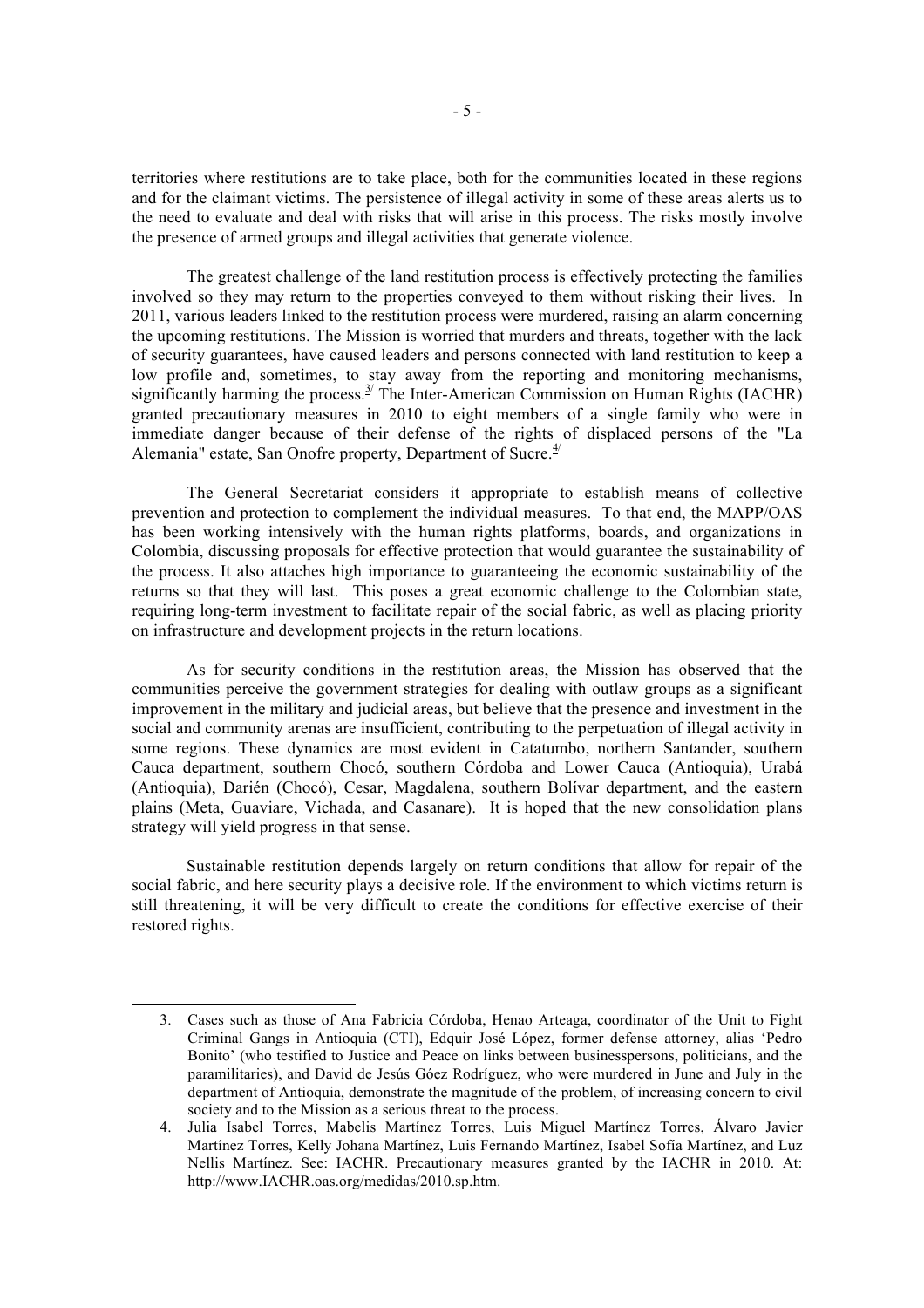In December 2011, the National Security Council took steps to guarantee security in the land restitution process, selecting 12 macro-regions in which to begin it, with priority on Montes de María, Magdalena, Cesar, southern Meta, Tolima, and Antioquia. The target municipalities were to be determined by local restitution operating committees. Similarly, in January of this year, in the city of Montería (Córdoba), the first office of the Special Administrative Unit for the Handling of Seized Lands was opened. A commitment was made to open 21 offices in 17 departments to serve 221 municipalities. This will happen in the first months of the year.

To date, the Special Administrative Unit for Restitution of Seized Lands has reported 8,087 requests, involving 549,648 hectares<sup>5</sup>. Twenty-two judges and 15 special magistrates will be appointed to hear restitution cases. The departments with the highest numbers of requests are Meta, Casanare, Antioquia, Arauca, and Bolívar.

The Mission has identified a number of challenges in the implementation of the lands policy, such as:

- Protection of information. There is a serious threat of loss of the information held by the institutions. Urgent preventive measures must be taken to safeguard and protect this material.
- The advisability of applying lessons learned in the Justice and Peace process. These include the need for trained personnel with experience in assistance and institutional representation; the importance of establishing criteria for selection and prioritization under Transitional Justice, so that redress in non-contentious cases may be accomplished through administrative actions; and the importance of institutional coordination at all levels, so that local and departmental authorities feel actively involved, thereby promoting greater sustainability.
- Development of alternative conflict resolution mechanisms by the communities themselves, whether through equity conciliators or through justices of the peace.

Finally, on July 21, 2011, an addendum to the MAPP's mandate was signed by President Juan Manuel Santos and the General Secretariat, entrusting the MAPP/OAS with follow-up and monitoring of land restitution in the context of the comprehensive lands policy as a component of comprehensive redress to victims of forcible displacement and land seizure.

The addendum reaffirms the work the Mission has been doing in this area and stresses the General Secretariat's commitment to continue supporting the Colombian Government and society in their efforts to provide redress to the victims and move toward peace and reconciliation in Colombia. It emphasizes the political will of the Colombian Government to promote this initiative amid complex security issues.

## **IV. MAPP/OAS FOLLOW-UP ON COMMUNITIES AND VICTIMS**

l

Together with the National Redress and Reconciliation Commission (CNRR) and the Victims Assistance Unit of the Office of the Public Defender, the MAPP/OAS followed up on and supported three initiatives to render assistance and advisory services to victims in the

<sup>5.</sup> Ministry of Agriculture and Rural Development. Progress report on implementation of, and issuance of enabling rules for, Law 1448 of 2011, concerning restitution of lands to victims of forcible displacement. Bogotá, February 13, 2012.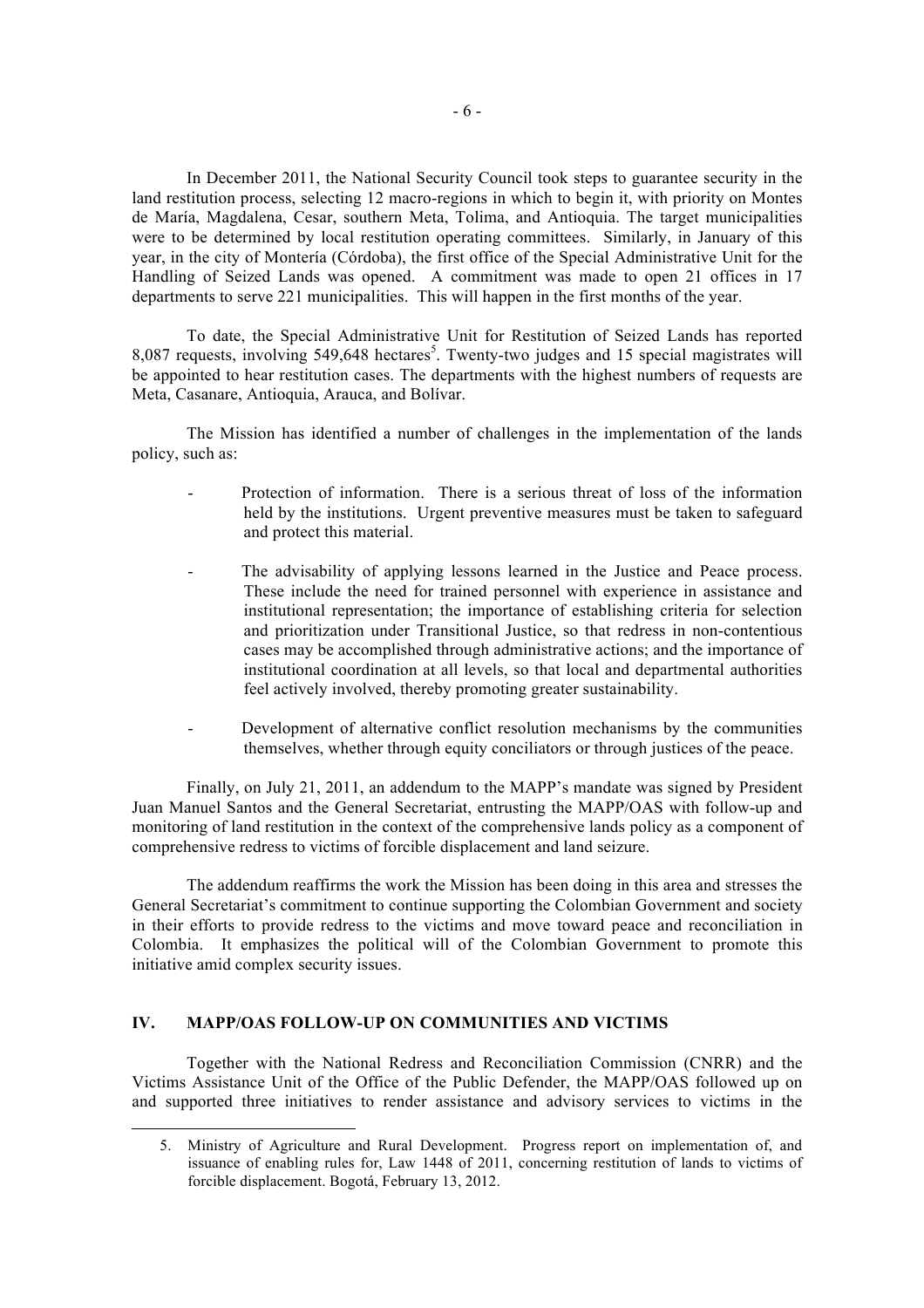advanced phases of the Justice and Peace process, such as cases of comprehensive reparations in departments such as Tolima, Caldas, southern Santander, and Bolívar.

That follow-up yielded the following recommendations: (i) promote standardization of criteria among institutions in charge of the Justice and Peace process; (ii) strengthen the institutions of Justice and Peace; (iii) design differentiated victim assistance strategies and strengthen their local capacity; (iv) implement public policy through plans consistent with local circumstances; (v) evaluate and update the procedures and criteria adopted to date, with a view to guaranteeing victims' rights and promoting reconciliation; (vi) implement a strategy for monitoring the performance of public institutions under the Justice and Peace process; (vii) recognize the redressive nature of the judicial process; (viii) place priority on measures to optimize and call attention to the implementation of non-repetition guarantees.

The Mission has continued to follow up on and support mechanisms for rapprochement and work with victims and their communities, using a differentiated, do-no-harm approach with a gender perspective. In this period, five high-profile projects were completed:

- 1. Assistance to victims of representative villages of the Lower Cauca in Antioquia, executed with financial and technical support from USAID/IOM. The project supported 120 victims registered with Justice and Peace, from the *corregimientos* of Puerto López and Puerto Claver in the municipality of El Bagre and the *corregimiento* of La Caucana in the municipality of Tarazá. The main contributions of this initiative were the implementation of a special mode of assistance that included instruction in rights and the creation of a services fund to supplement what the institutions offer. The fund provided psychological and social assistance, vocational training, medical care, and food security projects.
- 2. In the *corregimiento* of Sabaletas, municipality of Buenaventura, the MAPP/OAS supported the Identity, Images, and Memory project, financed by the Embassy of Switzerland. A historical memory exercise using audiovisual resources allowed communities to recover their cultural wealth and thereby design their own means of peaceful resistance to outlaw groups and their own ways to mend the social fabric.
- 3. Also in Buenaventura, in the Cauca Valley, the Mission worked for over two years with organizations representing the Afro-descendant population-- $PCN^{6}$  and Fundemujer<sup> $\frac{\pi}{2}$ </sup>. . Through community-building, these communities were accompanied in their efforts to influence the Justice and Peace process and the collective reparations policies, proposing the use of differentiated criteria in assessing collective damage and in means of effecting reparations. This experience is expected to serve as guidance for other Afro-descendant communities in Colombia.
- 4. In the department of El Cauca, the Mission followed up on 200 indigenous families through the Association of Indigenous Town Meetings of the northern Cauca. The aim was to recover indigenous law and methodologies based on the experience of ethnic groups, for application in the Justice and Peace process.

<sup>6</sup>*. Proceso de Comunidades Negras*, or Black Communities Process.

<sup>7.</sup> Foundation for Women's Development in Buenaventura and the Pacific Coast.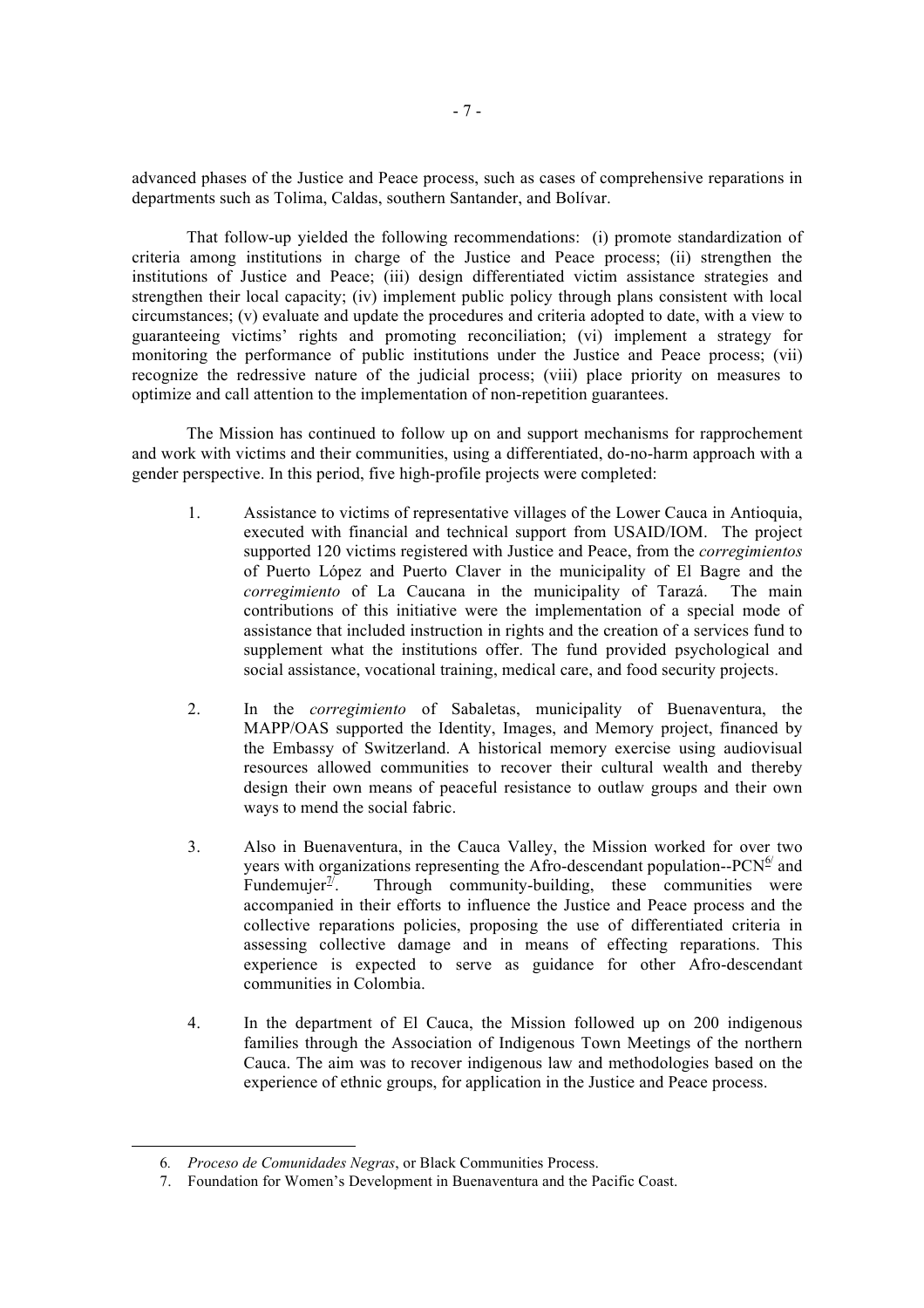5. Completed in the municipality of Mesetas (Meta) was the equity conciliators project, the aim of which was to train community leaders in alternative conflict resolution mechanisms, with a view to strengthening the social fabric and empowering the populations of this area especially affected by the violence. The initiative was built on lessons learned in the earlier equity conciliators project, in the department of Córdoba, with resident leaders of the old Concentration Zone in 2006, and will be replicated in Montes de María (Bolívar) in 2012.

Now under way is a project in collaboration with the OEI (Organization of Ibero-American States) in the municipality of Tumaco (Nariño). Part of a comprehensive education program with Afro-descendant populations, it includes a strategy for preventing recruitment in an area vulnerable to this phenomenon.

Reconciliation is one of the great challenges the country must take up. It requires public policy that goes hand in hand with the process of truth, justice, and comprehensive redress to victims. We call for the adoption of the necessary measures and strategies to ensure its attainment.

Aware of the challenge involved in the restitution of lands and territories abandoned or taken from the victims, the Mission has begun to establish strategic alliances with civil society actors, such as human rights platforms, victims' organizations, and organizations working to protect the rights of women and other populations, so as to form thematic working groups that can contribute to and influence the land restitution process. Three boards were formed for this purpose–one on protection, another on security issues in the restitutions area, and a third on gender. The latter group has studied, from a differentiated perspective, the possible repercussions of the restitutions on women and on their access to the law.

## **V. REINTEGRATION**

l

Since the outset of President Santos' tenure, the High Council for Reintegration, now called the Colombian Agency for Reintegration, has made great efforts to modernize the program's procedures and its assistance to beneficiaries. Seven years into the process, decisions must be taken for its continuance.

Issued in response to these challenges were Decree No. 1391 of May 11,  $2011<sup>8</sup>$  and Resolution No. 163 of May 31, 2011,  $\frac{9}{2}$  which amend the content of Resolution No. 008 of March 2009, substantially changing the social and economic reintegration program.

The context for this change is the new "2011-2014 Strategic Plan," an important effort to change the ACR program in consultation with DDR (Disarmament, Demobilization, and Reintegration) actors in Colombia, with the participation of demobilized combatants. In addition to the internal transformation of the ACR, one of the positive aspects of this change is the different way of relating to demobilized combatants, led by the Director of the Agency and based on shared responsibility, dialogue, and direct contact with participants.

<sup>8.</sup> Decree No. 1391 of May 11, 2011, on the economic benefits of programs to reintegrate the demobilized population.

<sup>9.</sup> Resolution No. 163 of May 31, containing provisions to govern the requirements, characteristics, conditions, and obligations for access to and granting of the social and economic benefits of programs for reintegration of the demobilized population into civilian society; procedure for suspension and loss of such benefits and closure of the reintegration process.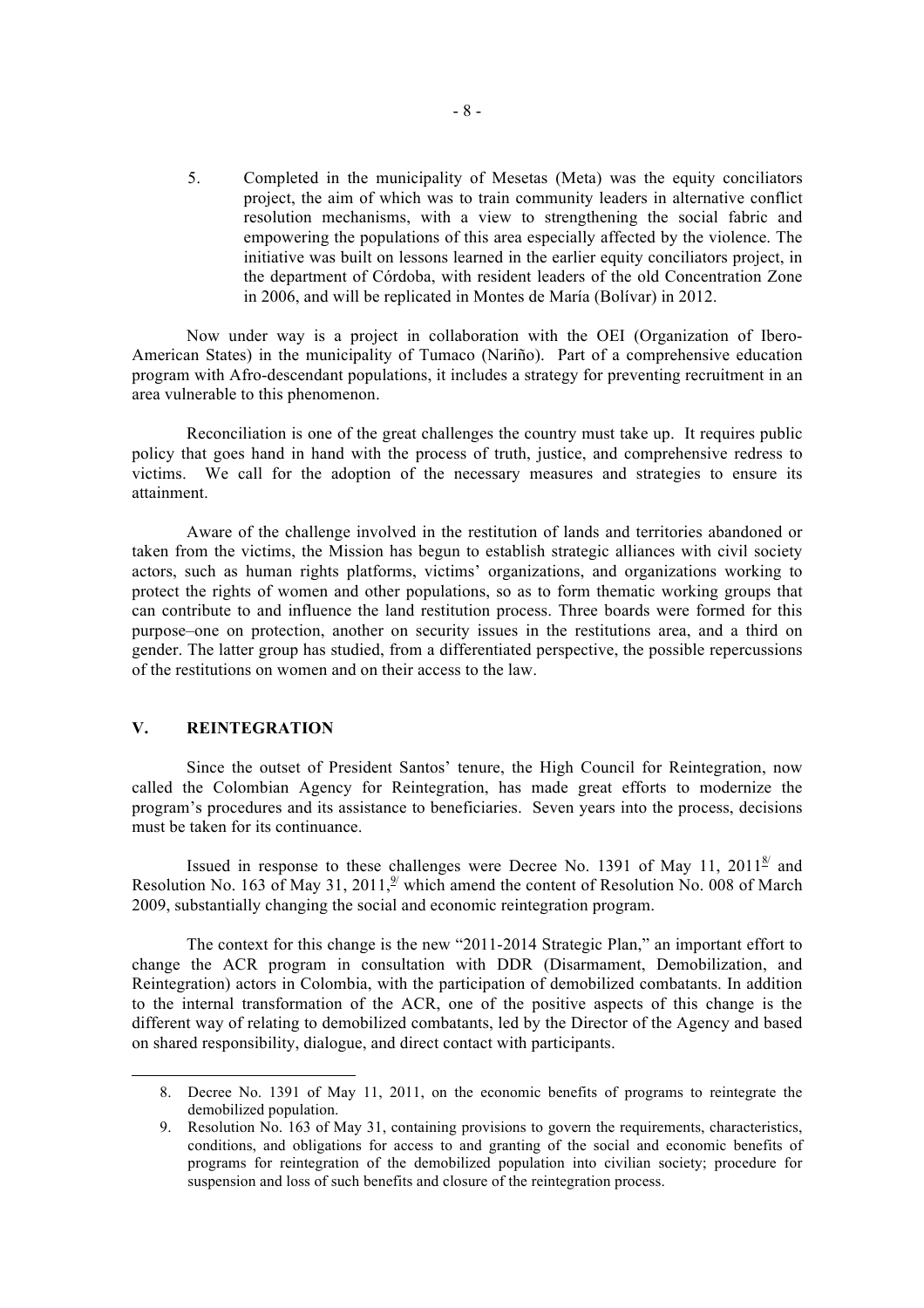The new rules mean substantial changes in the reintegration program. The first is that the program is no longer "voluntary" but now "compulsory."<sup>10/</sup> There are also "variable periods of coverage" for beneficiaries, depending on each individual's personal characteristics upon entry into the program. This provision is positive, since it follows prior recommendations to establish a differentiated program.

The General Secretariat identifies as difficulties of the new rules the reduction of psychological and social coverage, which had been one of the strengths of the program, with a high level of coverage,  $\frac{11}{1}$  to a maximum of two years and six months. In addition, for budgetary reasons, certain economic benefits are reduced or eliminated and the conditions for receiving them are stricter  $\frac{12}{1}$ 

Another change affecting the reintegration process involves partial enacting of regulations for Law 1424 of 2010, declared executable by the Constitutional Court in October  $2011.^{137}$  The Court decided that information arising from that mechanism cannot be used in ordinary judicial proceedings as evidence against the demobilized person who avails him- or herself of the mechanism, against his or her relatives as listed in Article 33 of the Constitution of Colombia (spouse, permanent companion, kin to the fourth level of consanguinity, affinity two ranks removed, or one rank removed in civil law), or against demobilized combatants of the same illegal armed group.

Law 1424/10 establishes benefits for demobilized combatants who have not committed crimes against humanity. Arrest warrants for conspiracy to commit a crime are suspended in exchange for contributions to the truth and redress to victims. In December 2011, the MAPP/OAS collaborated with the ACR in locating and informing demobilized combatants who had not shown willingness to avail themselves of the benefits of Law 1424 of 2010, which established a deadline of December 28, 2011. According to ACR data, over 90% of demobilized combatants expressed agreement with the mechanism by signing the "standard prior verification form."

The Mission wishes to emphasize again the great difficulty faced by many demobilized combatants in finding stable employment. Despite notable efforts by the Government and the ACR to involve the private sector through various mechanisms, such as forums, or the ratification

<sup>10.</sup> This stems from the obligation of demobilized combatants to abide by the provisions of Law 1424, in the sense of contributing to the historical record of the truth and to redress and demonstrating their commitment to signing the "agreement to contribute to the historical truth and redress" provided for in Articles 2 and 3 of that Law. Every demobilized combatant must go through the ACR at some point. Article 2 of Resolution 163 establishes timeframes for the entry of any type of demobilized combatant into the ACR program, as well as the obligation of the ACR to notify the competent administrative and judicial authorities of their failure to appear within the timeframes established by the Law.

<sup>11.</sup> By September 30, 2011, the cutoff date, the cumulative rate of coverage for workshop attendance was 99.3%, and 98.9% in family or community activities.

<sup>12.</sup> Article 18, on "access to economic support for reintegration," of Chapter II, Resolution 163, of May 31, 2011, stipulates that the demobilized combatant must "attend and perform 90% of the planned activities, in accordance with his reintegration track, under the benefits of psychological and social assistance, education management, and vocational training management," and also that neither "attendance nor performance may be averaged out between benefits."

<sup>13.</sup> Judgment C 771 of October 13, 2011.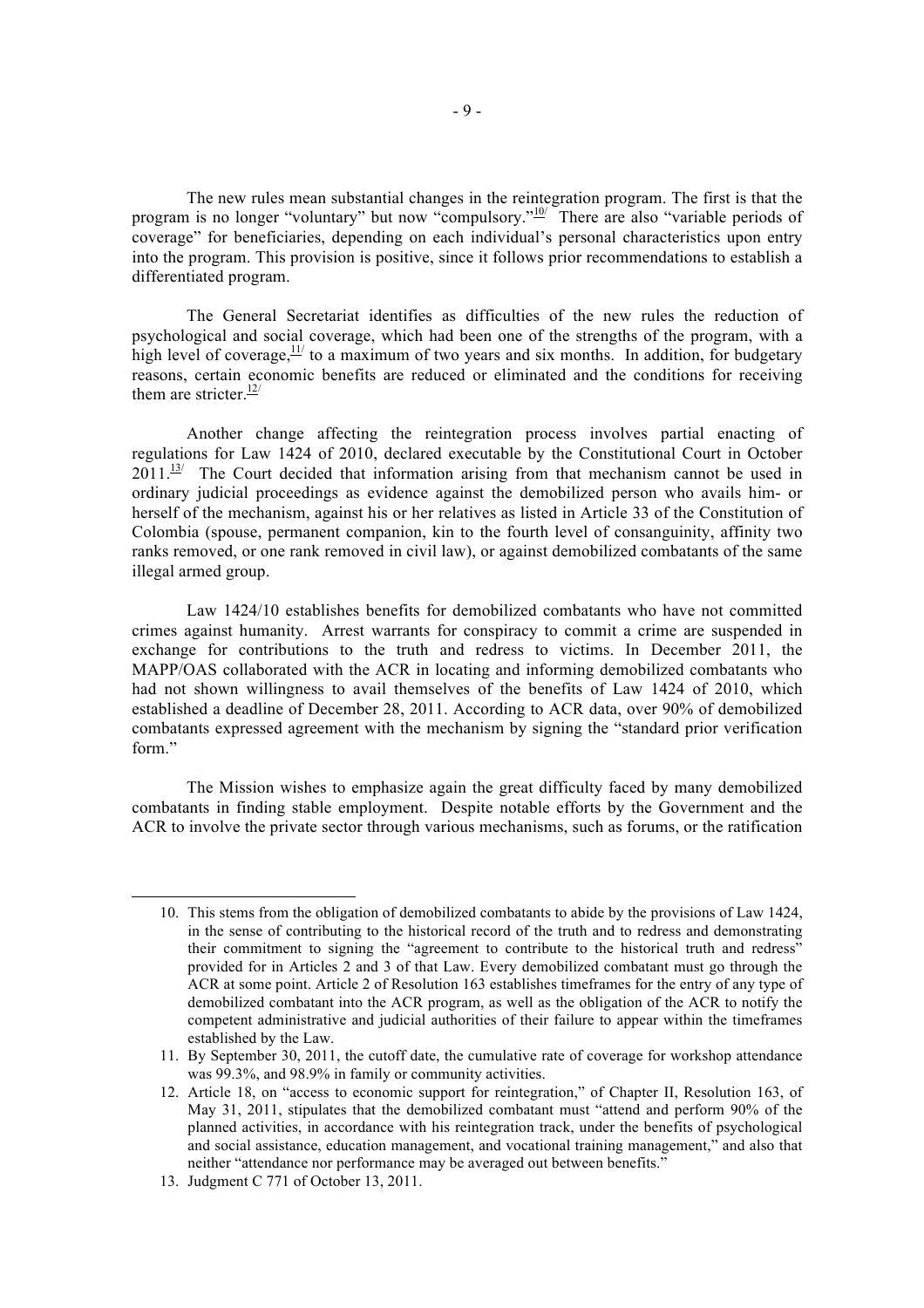of the "Law on Formalization and First Employment" of February 2011, $\frac{14}{1}$  the situation is critical in some regions of the country, such as Urabá, Santander, Putumayo, Bolívar, and Córdoba.

Another matter that needs special attention is the recidivism of demobilized combatants in criminal gangs. The Directorate of Carabineers of the National Police<sup>15/</sup> reports that, from 2006 until mid-February 2012, law enforcement bodies had captured 11,524 members of these criminal gangs, including 1,680 demobilized combatants of the self-defense forces. This data indicates a recidivism rate of the 14.57% among demobilized combatants over total individuals captured, by virtue of their membership in criminal gangs. Each year sees an increase in the number of captures of criminal gang members by law enforcement bodies. Similarly, there have been increased captures of recidivist demobilized combatants. Preventing this population from viewing entry into or membership in a criminal gang as a viable option is a crucial challenge for the national government.

### **VI. CONCLUSIONS AND RECOMMENDATIONS**

l

The General Secretariat recognizes the efforts of the Colombian state in enacting Law 1448/11. Although the Law entails enormous challenges, the political will of the national government is vital to making this process sustainable. The lack of resources and the complexity of its application will require participation by all sectors of society to achieve maximum effectiveness.

Without ignoring the importance of the progress achieved in these six years of application of the Justice and Peace Law, the Secretariat recognizes the initiative by the Colombian state to make the necessary changes by reforming Justice and Peace. We hope the bill now under consideration in Congress, expected to be approved in the upcoming legislative session, will correct the gaps and unclear passages noted. Legal security is one of the pillars on which any proceeding must rest; it strengthens genuine confidence in the state and establishes solid foundations for peace-building.

We note the efforts of the Ministry of Agriculture and Rural Development and other institutions to implement the land restitution policy under Law 1448/11. Nevertheless, we affirm once more that these processes must be accompanied in particular by effective victim protection, both individual and collective, to ensure comprehensive redress and a sustainable process.

Similarly, efforts should be made to achieve appropriate coordination among institutions at all levels, as well as clear definition of the competencies of the various authorities, so as not to duplicate efforts, to maintain efficiency, and to guarantee proper enforcement of rights concerning comprehensive redress to victims.

The military and judicial actions and strategies implemented by the national government to deal with the violence generated by criminal gangs are significant. Nevertheless, in view of the implementation of the Victims Law, more development of the social component and restoration of trust in local institutions are needed.

<sup>14.</sup> This Law provides fiscal benefits (for example, semi-fiscal contributions such as tax credits) for businesses that, in the case of reintegration, hire demobilized combatants under age 28, as long as they abide by the requirements under the Law.

<sup>15.</sup> Bulletin of February 21, 2012, of the Directorate of Carabineers and Rural Security of the National Police.